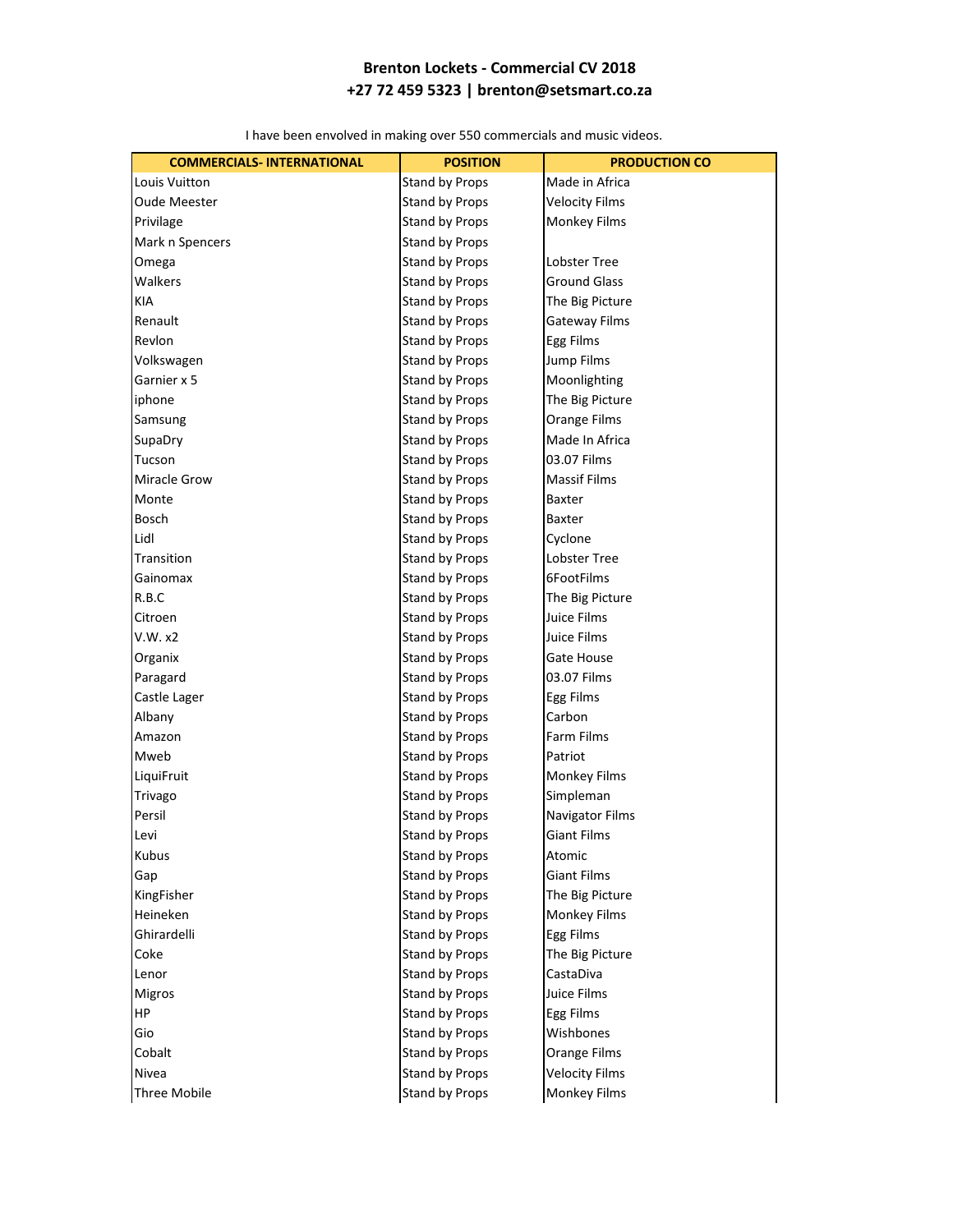Coors Lite **Stand by Props** The Big Picture Hellmann's 1 & 2 Stand by Props Monkey Films Evian **Existence Contract Evian Stand by Props** Farm Films Adidas **Stand by Props** Monkey Films **Chloe** Stand by Props Evedencia Dial Dial Stand by Props Navigator Films Roam Stand by Props The Big Picture Neulasta **Neulasta** Stand by Props **Orange Films** Orange Films Castle Lager **Stand by Props** 03.07 Films Merisant **Stand by Props** Evedencia B & Q Stand by Props Rocket Films Badoit **Stand by Props** Evidencia Africa Cadbury **Stand by Props** Rocket Films Libero Stand by Props The Big Picture Lux **Stand by Props** CastaDiva Always **Stand by Props** Rocket Films Trocaire **Stand by Props** Rocket Films Samsung Samsung Stand by Props With Milk Ancestry **Stand by Props** Moonlighting Tecfiders **Stand by Props** Juice Films BMW **Stand by Props** Fresh Eye Films Warkabeer **Stand by Props** Mackenzie Rudolph Bird Eye Stand by Props The Big Picture Lipton **Stand by Props** Juice Films **Persil** Stand by Props **Giant Films** Toffiffee Stand by Props Navigator Films Milkana **Stand by Props** Stand by Props Still King Milkana **Stand by Props** The Big Picture Goldberg Beer **Stand by Props** WishbonesA Axe Stand by Props The Big Picture Saxo Bank Saxo Bank Stand by Props The Big Picture Halls **Halls** Stand by Props Gatehouse Garnier **Stand by Props** Constants Lobster Tree Special K Special K Stand by Props Monkey Films Canadian Tyre **Stand by Props** The Big Picture Oreos **Stand by Props** Rocket Films Philadelphia **Stand by Props** Stand by Props Stillking Films Nintendo 3DS Stand by Props North South Playboy **No. 2018** Stand by Props Monkey Films Radox **Radox** Stand by Props Monkey Films AAMI Stand by Props Juice Films Dutch arm Forces **Stand by Props** Navigator Films ITV 2 **ITV 2** Stand by Props Farm Films Sony Sony Stand by Props Uncle Morris Films Cadbury **Stand by Props** Jump Films Pampers **Pampers Pampers Pampers Pampers Pampers Pampers Pampers Pampers Pampers Pampers Pampers Pampers Pampers Pampers Pampers Pampers Pampers Pampers Pampers Pampers Pampers Pam** Nesquick **Nesquick** Stand by Props **Lobster Tree** Axe Stand by Props AFS Productions

Stand by Props Atomic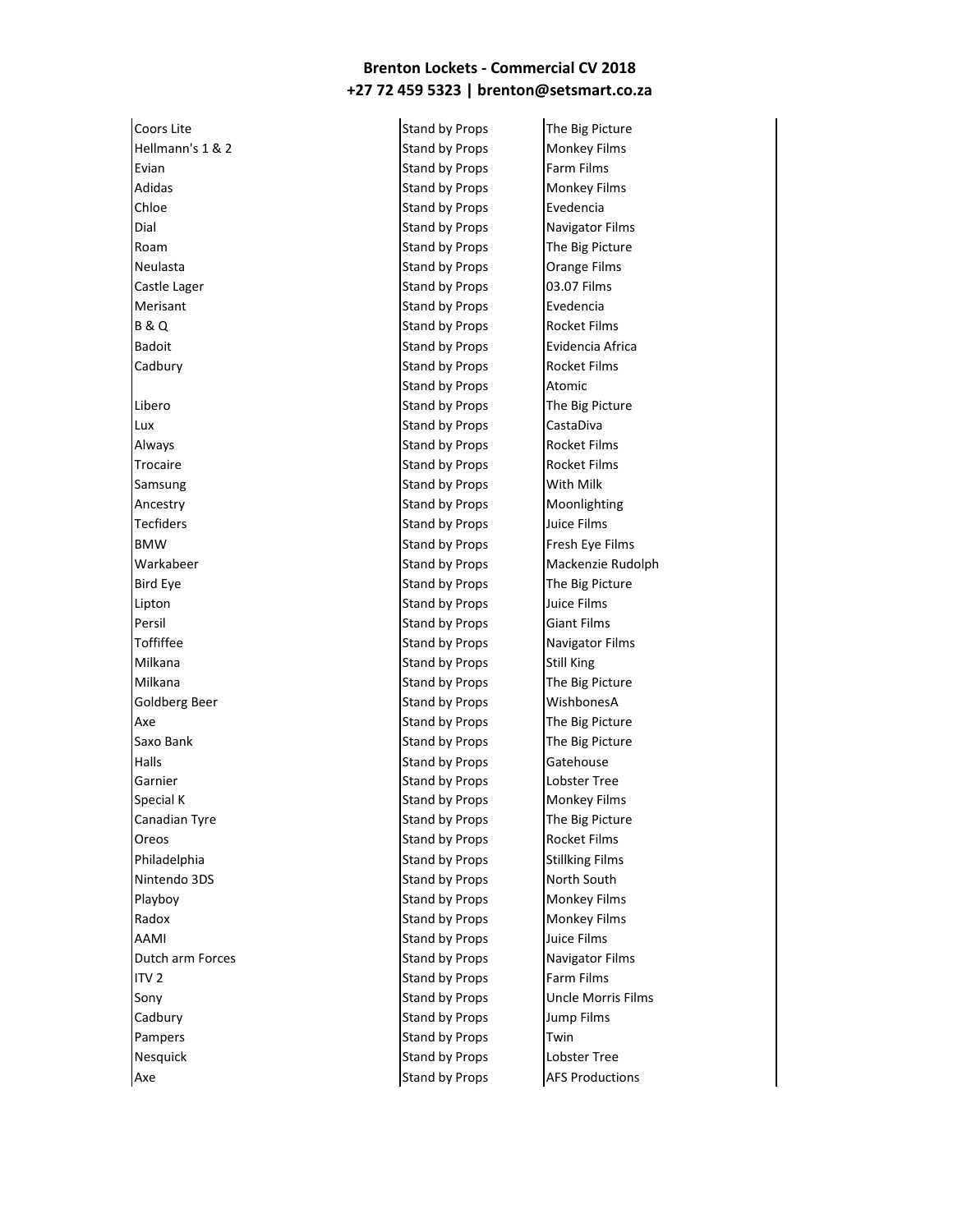Mercedes Benz Navigator Films Lays **Stand by Props** The Big Picture T- Mobile **The Big Picture** Stand by Props The Big Picture Tresemme Stand by Props AFS Productions Tiger Beer Stand by Props Tenacity Films LG Stand by Props Suburban Midas **Stand by Props** Ground Glass **Crea** Stand by Props The Big Picture Friskies **Friskies** Stand by Props The Big Picture Valentina **National Stand by Props** Navigator Films Generali **Stand by Props** Navigator Films Group Mutual **Stand by Props** Navigator Films Gerolsteiner **Stand by Props** Navigator Films Quaker **Stand by Props** The Big Picture Stayfree Stayfree Stand by Props Cola Films Betsafe **Stand by Props COLLEGE STANDARY STANDARY STANDARY STANDARY STANDARY STANDARY STANDARY STANDARY STANDARY STANDARY STANDARY STANDARY STANDARY STANDARY STANDARY STANDARY STANDARY STANDARY STANDARY STANDARY STANDARY** Tangerine **Tangerine** Stand by Props The Big Picture Power Horse **No. 2018** Stand by Props Moonlighting Mini Babybel **Stand by Props** Wink Jupiler **Navigator Stand by Props** Navigator Films LPM **Stand by Props Orange Films** LIDL **Stand by Props** The Big Picture Milk **Stand by Props** Wink Fonecta **Stand by Props** The Big Picture Targo Bank **Stand by Props** Navigator Films Aligda **Stand by Props** The Big Picture CSIR CSIR CSIR Stand by Props Velocity Films Capri-Sonne **Stand by Props** Cinergy Maggi **Maggi Stand by Props** The Big Picture Valio **Stand by Props** The Big Picture Comvig Comvig Comvigned Computer Stand by Props Moonlighting Yoplait **Stand by Props** Gate House Ariel **Stand by Props** The Big Picture Folksam Stand by Props The Big Picture Mondelez **Moonlighting** Stand by Props Moonlighting **JBC** Stand by Props Navigator Films SKY SKY SKY STAND STAND STAND STAND STAND STANDARD STANDARD STANDARD STANDARD STANDARD STANDARD STANDARD STANDARD STANDARD STANDARD STANDARD STANDARD STANDARD STANDARD STANDARD STANDARD STANDARD STANDARD STANDARD STANDARD Buxton **Buxton** Stand by Props Rocket Films BIPA BIPA Stand by Props The Big Picture Clearasil Clearasil Clearasil Clearasil Clearasil Clearasil Clearasil Clearasil Clearasil Clearasil Clearasil Silja Silja Summar Silja Stand by Props The Big Picture Milkana **Stand by Props** Twin Films Geramont **Stand by Props** Twin Films Eila **Stand by Props** The Big Picture Activa Activa Contract Contract Active Active Active Active Active Active Active Active Active Active Active A **Otto** Stand by Props Navigator Films

Kellogs **Stand by Props** The Big Picture

Pespsi **Stand by Props** Collective energy Zyrtec **No. 2018** Stand by Props Mckenzie Rudolphe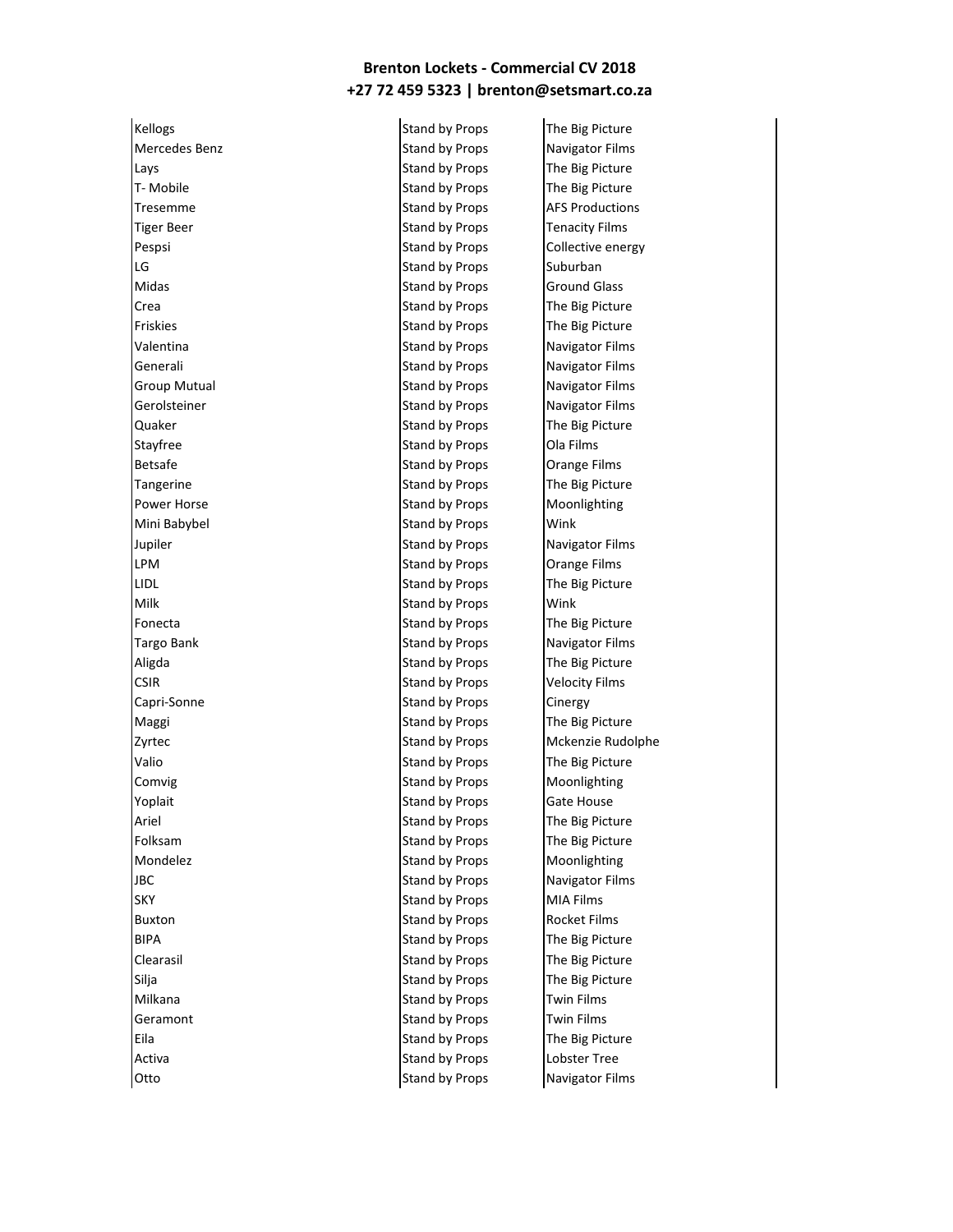Cheese Stringers **Stand by Props** Navigator Films Ultima foods **Stand by Props** The Big Picture Alpro **Stand by Props** Farm Films Pampers **Pampers** Stand by Props The Big Picture Dove **Stand by Props** The Big Picture IBC **IBC** Stand by Props **Cinergy Ovivariini** Covivariini Stand by Props The Big Picture Camelot **Stand by Props** The Big Picture Plantagen **Stand by Props** The Big Picture Gourmet **Stand by Props** Navigator Films Capri-Sonne **Stand by Props** Cinergy Febreze **Stand by Props** Twin Films Fruit **Example 2 Fruit Stand by Props** Episode Media Manhattan **Stand by Props** Atomik Pictures Atomic Pictures Atomic Pictures Atomic Pictures Camelot **Camelot** Stand by Props Farm Films Koff Beer Stand by Props The Big Picture Marks n Spencers- Stills Stand by Props MIA Films Traktor **Stand by Props** AFS Productions AFS Productions AFS Productions AFS Productions Hellmann's **Stand by Props** Farm Films **FA** Stand by Props Cineworks Unitell **Unitell** Stand by Props Maximum Films **Castrol** Castrol Castrol Castrol Castrol Castrol Castrol Castrol Castrol Castrol Castrol Castrol Castrol Castrol Castrol Castrol Castrol Castrol Castrol Castrol Castrol Castrol Castrol Castrol Castrol Castrol Castrol Cast Tassimo **Stand by Props** 7am Productions Amex Giant Films Stand by Props Giant Films Optum Stand by Props Procket Films UBS UPS Props Master Made in africa Delta Lloyd **Props Assist** Navigator Films Play Station **Props Master/standby** Tenacity Films Ford **Ford** Stand by Props **Tenacity Films** HSBC **Stand by Props** Moonlighting **Clorex Props Assist/standby AFS Productions** Nivea **Props Assist/standby Navigator Films** Renault Laguna **Stand by Props** Bird Films Mars Bar Stand by Props Reel Africa GM GM Stand by Props The Big Picture Kohls **Stand by Props** Moonlighting Harriers **Harriers** Jnr Art Director **Giant Films** KIA Stand by Props MIA Films Granarolo **Stand by Props** Bang Bang Productions Hellmann's **Stand by Props** Moonlighting Seznam Seznam Stand by Props Tenacity Films Nivea **Nitional Stand by Props** Moonlighting Dogadan **Stand by Props** Egg Films Nintendo **Stand by Props** Africa Film Services KFC **Stand by Props** Monkey Films Cipla **Stand by Props** Egg Films **Oral B** Stand by Props Suburban Films

Xo Stand by Props The Fabulous Boomtown Boys Nokia Stand by Props The Fabulous Boomtown Boys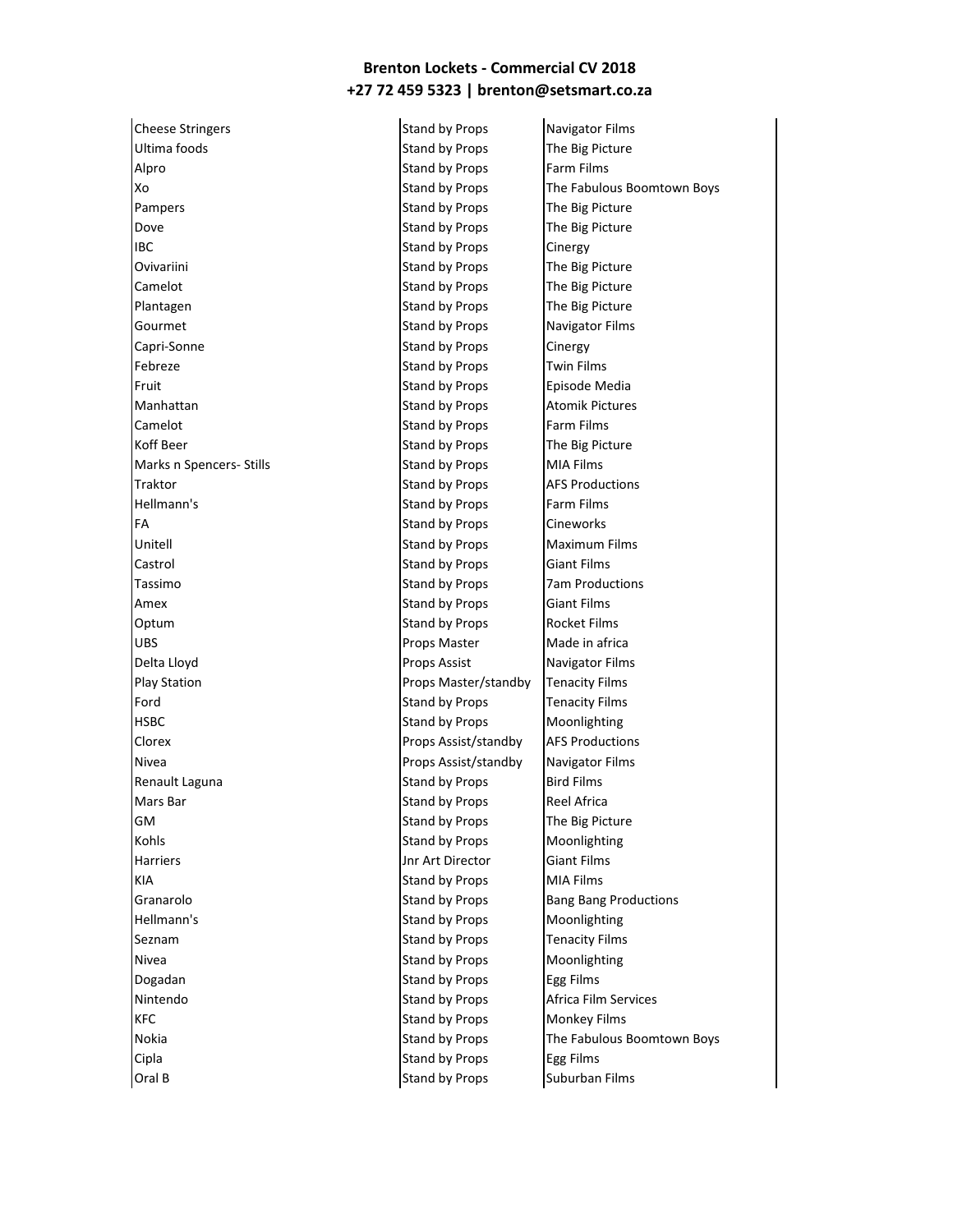HB Stand by Props Crange Films LG Stand by Props Suburban Films Pepsi **Pepsi Stand by Props** Collective energy Pataday **Stand by Props** Suburban Films Quelle Image **Stand by Props** Navigator Films UBS UBS **Stand by Props** MIA Films Delta Lloyd **Props Master** Props Master **Navigator Films** Momentum **Props Master** Egg Films Sandiego Zoo **Props Master** MIA Films Wurstenrot **National Stand by Props** Navigator Films Bongrain **Stand by Props** Suburban Films ZDF Jnr Art Director Navigator Films Hagebau **Navigator Films** Props Master Navigator Films Axa **Props Assist/standby Orange Films** Coeur de Lion **Natural Props Master** Mckenzie Rudolphe A7 Set Dresser/Standby Fila Films Warkabeer **Stand by Props** Atomik Pictures Deka **Props assist/standby Atomik Pictures** Deichmann **Props assist/standby** Navigator Films Hagebau Props Assist/standby Navigator Films Shobily **Props Master** The Big Picture Kuhne **Example 2018** Props Master **Props Master** Spice Films High Path Security **Access 19 To Props Master** Spice Films Toyota Yaris Props assist/standby Mckenzie Rudolphe Knorr **Props assist/standby Rolling Pictures** Diet Coke **Props Assist** Gate House Kahoot **Stand by Props** MIA Films Euro Disney **Props Master/ Standby Philo Films** Era **Props Assist** Moonlighting Pohjola **Stand by Props** Terra Plane Ola **Props Master/ Standby Fresh Water Films** Daimler Chrysler **Props Assist** Mckenzie Rudolphe Blue Light Beer **Props Assist** Artifact Openheimer Funds **Props Assist** Velocity Films Renault **Renault Renault Props Assist Cape Direct** Vogele **Props Assist** The Network Fedex **Props Assist** MIA Films Tropicana **Props Assist** Cape Direct Weisenhoff **Props Assist** Rolling Pictures Opel Corsa **Props Assist** Maximum Films Fernet Branca **Props Assist** Velocity Films Lincoln **Props Assist** Moonlighting Fanta **Props Assist** Velocity Films

Nouwens **Stand by Props** Suburban Films **Corsa** Props Assist **Props Assist** Velocity Films